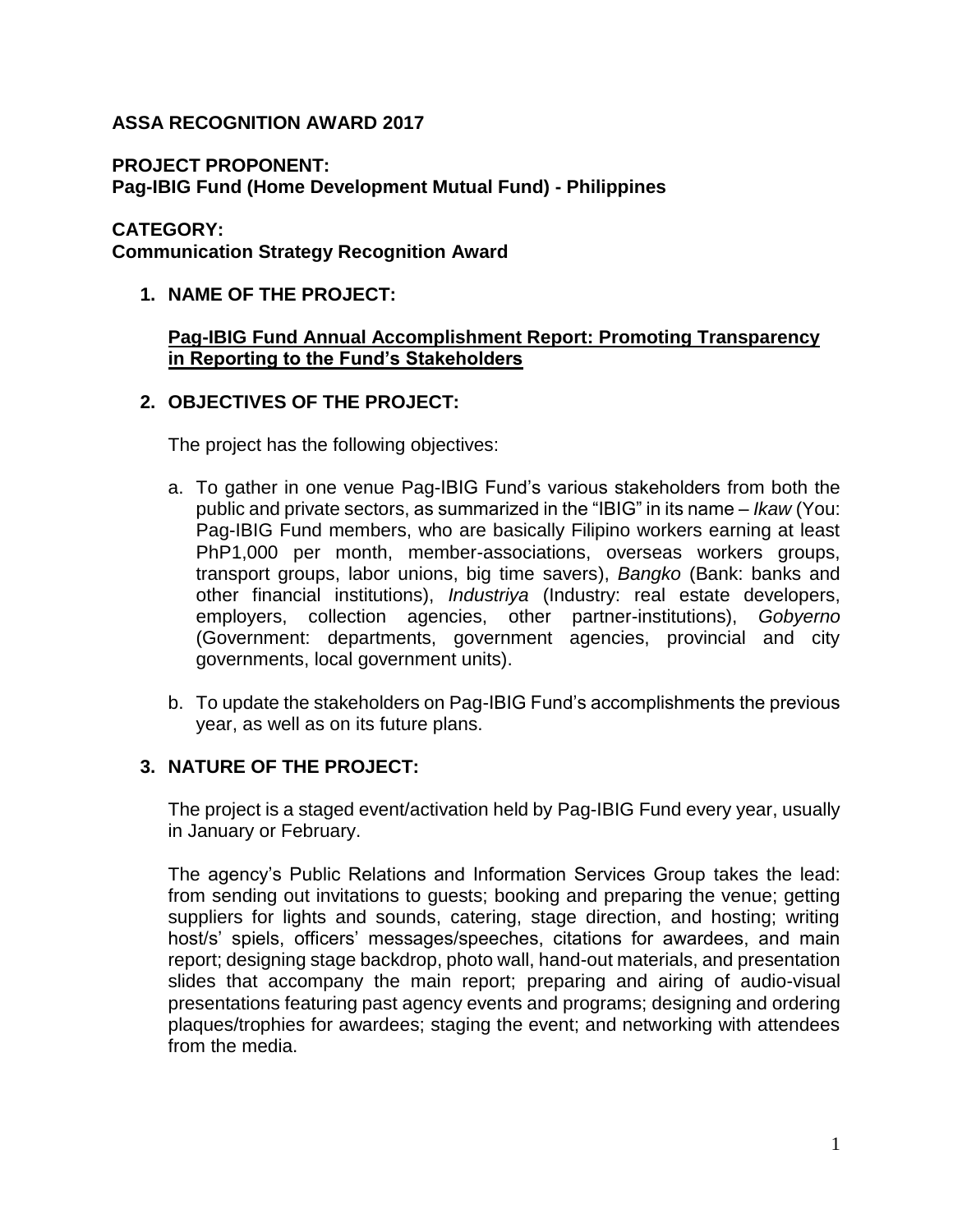To date, Pag-IBIG Fund has held four stagings of the project, with the following corresponding themes:

- a. For year 2013 presented in January 2014: Pag-IBIG Fund's Midterm Report
- b. For year 2014 presented in February 2015: 2014 Accomplishment Report A Legacy of Integrity and Excellence
- c. For year 2015 presented in January 2016: 2015 State of the Fund Address Committed to Excellence and Integrity
- d. For year 2016 presented in January 2017: 36 Years of Improving the Lives of the Filipino Workers

The event has the following general flow:

- a. Arrival of Guests
- b. Philippine National Anthem
- c. Doxology
- d. Welcome Remarks
- e. Main Report
- f. Recognition of Awardees
- g. Closing Remarks

In the first three stagings, the concurrent Chairman of the Pag-IBIG Fund Board of Trustees and the Housing and Urban Development Coordinating Council (HUDCC) presented the Main Report: then Vice President of the Republic of the Philippines Jejomar C. Binay in 2014 and 2015, and Atty. Chito M. Cruz in 2016. In the fourth staging in 2017, then Pag-IBIG Fund President and Chief Executive Officer (CEO) Atty. Darlene Marie B. Berberabe presented the Main Report, on behalf of the present Chairman of the Pag-IBIG Fund Board of Trustees and the HUDCC, Cabinet Secretary Leoncio B. Evasco, Jr.

### **4. WHY IT SHOULD BE RECOGNIZED:**

Every year, the project generates free quad-media mileage for Pag-IBIG Fund. It gained placements in television, radio, and print, as well as in social media. Aside from apprising the actual attendees during the staging of the event, the project also reached the audiences of the different media and the readers of the hand-outs distributed to all attendees. The media exposure resulted to Pag-IBIG Fund members' awareness of their Fund's status and accomplishments.

The first staging in 2014 gathered almost 200 guests, led by past Pag-IBIG Fund leaders Madam Imelda Romualdez-Marcos, former HUDCC Chairpersons Dionisio dela Serna, Michael Defensor, and Noli De Castro, and former Pag-IBIG CEOs Cesar G. Yatco, Zorayda Amelia C. Alonzo and Romero Federico S. Quimbo.

In 2017, a total of 502 people attended the event. The project turned out to be a three-in one event, since aside from staging the Annual Accomplishment Report